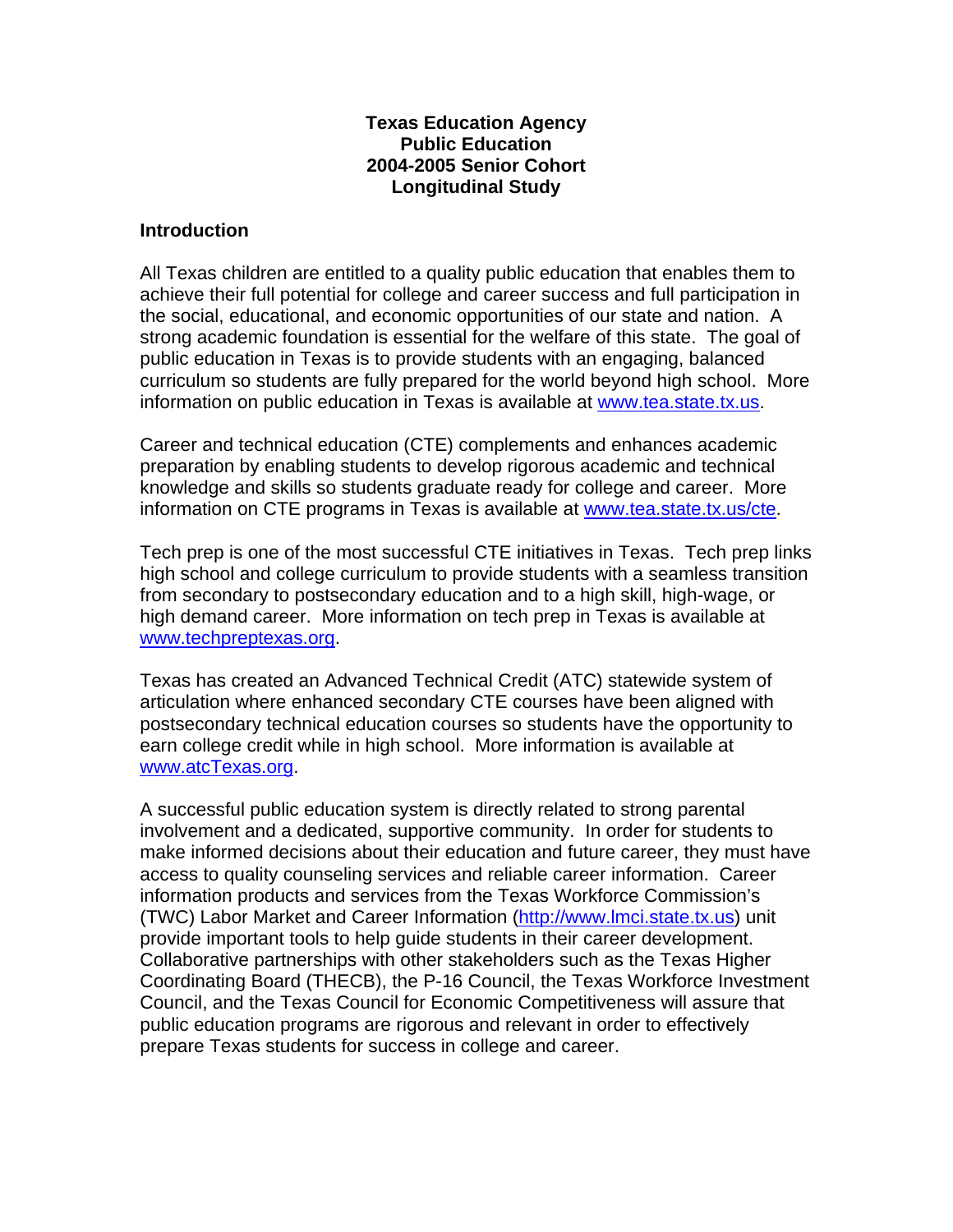### **Seed Record Analysis**

The Automated Student and Adult Learner Follow-Up System provides data to document the post-exit achievements of secondary education participants. Follow-up information is essential for stakeholders who need to assess the effectiveness of education programs based on the achievements of former students. By evaluating student performance after leaving high school, administrators can focus on continuous improvement strategies so students can achieve at higher rates and schools can focus on closing the achievement gaps for our increasingly diverse population.

This report provides statewide information on the achievements of the 2004-2005 public education senior exit cohort, three years after graduation. For this report, TEA provided 227,710student records (seed records) to THECB. The seed records are comprised of the October 2004 snapshot of public education seniors in the Public Education Information Management System (PEIMS). TEA added graduation data to the seed records in the spring of 2006.

THECB linked the seed records to TWC's unemployment insurance (UI) wage records to determine post-exit employment as of the fourth quarter 2007. THECB also linked the seed records with the public postsecondary master enrollment (ME) records to document whether former students were enrolled in a Texas public college or university in fall 2007. Because of restrictions from the Family Education Rights and Privacy Act (FERPA), this report does not include supplemental linkages with the U.S. Department of Defense, U.S. Office of Personnel Management, U.S. Postal Service, Texas Department of Criminal Justice, or Texas Bureau of Vital Statistics.

### **Follow-up Results**

Table 1 shows the results of electronic linkages for the 2004-2005 senior exit cohorts in both the fall of 2005 and fall of 2007. For the one-year study, THECB located 85.95 percent of the 2004-2005 senior exit cohort through UI and ME linkages. For the three-year follow-up study, THECB located 74.5 percent of that cohort.

Of those not located, a large number most likely left the state to pursue higher education and/or employment or are enrolled in private institutions in Texas.

Certain occupational groups such as migrant workers and self-employed individuals are not captured in the UI wage records. However, more than 90 percent of the employment in Texas is captured in the UI, making it a very good resource for documenting labor market outcomes.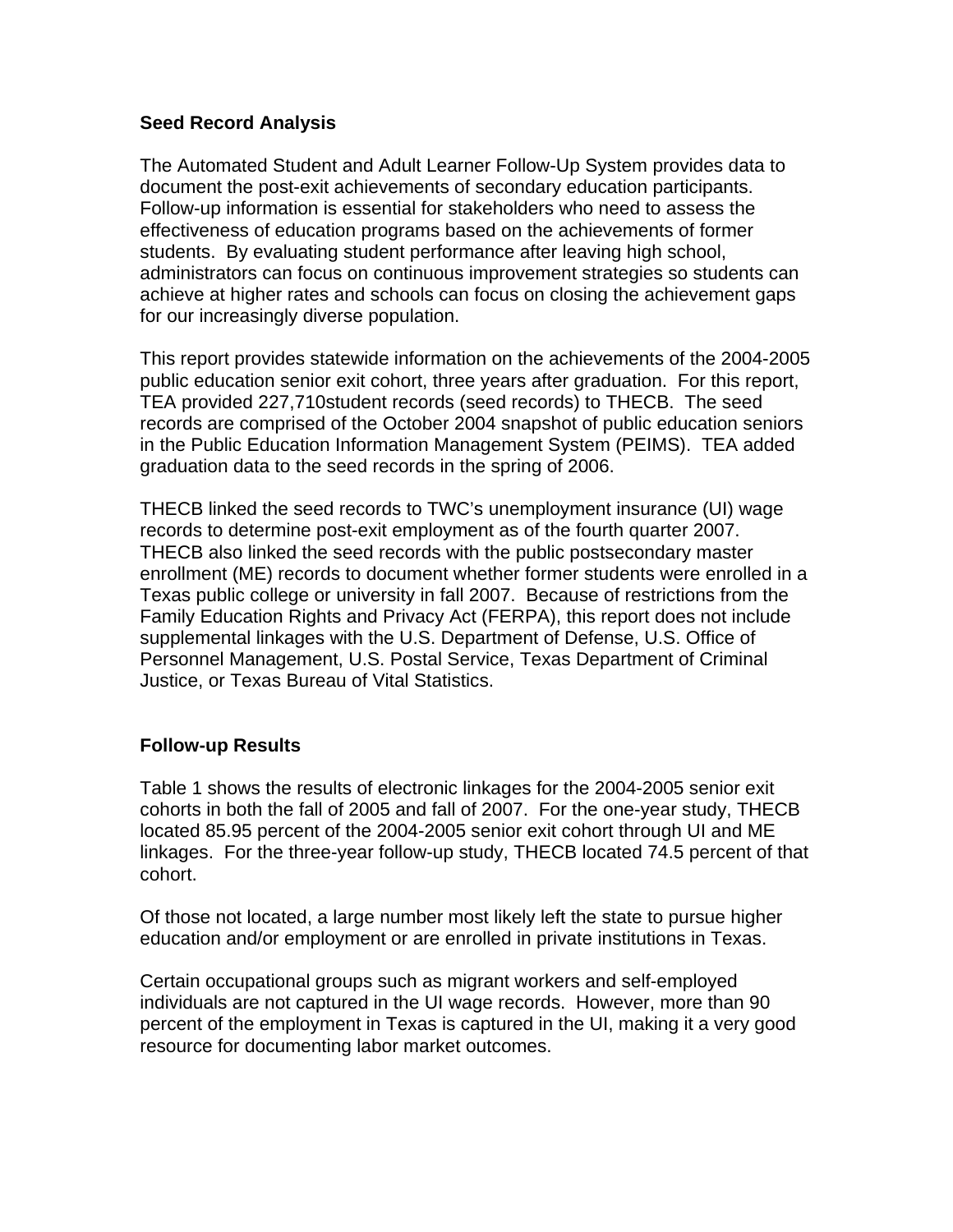In 2007, a lower number and percentage of students were working only or both working and enrolled in postsecondary education than in 2005. However, more students and a higher percentage of students were enrolled in postsecondary education only in 2007 than in 2005. The number and percentage of all students working and all students enrolled declined between 2005 and 2007.

|                                          | 2005    |               | 2007    |               |
|------------------------------------------|---------|---------------|---------|---------------|
| <b>Result</b>                            | N       | $%$ of        | N       | $%$ of        |
|                                          |         | <b>Cohort</b> |         | <b>Cohort</b> |
| <b>Working Only</b>                      | 90,015  | 39.5%         | 83,994  | 37.2%         |
| <b>Both Working and Enrolled</b>         | 81,863  | 35.9%         | 53,717  | 23.8%         |
| <b>Enrolled in Higher Education Only</b> | 23,840  | 10.5%         | 28,272  | 12.5%         |
| <b>Graduated College</b>                 | N/A     | N/A           | 2,043   | 0.91%         |
| All Working                              | 171,878 | 75.5%         | 139,316 | 61.8%         |
| <b>All Enrolled</b>                      | 105,703 | 46.4%         | 82,445  | 36.6%         |
| Not Located in 2005                      | 31,992  | 14.1%         | N/A     | N/A           |
| <b>Retain Employment</b>                 | N/A     | N/A           | 61,134  | 27.1%         |
| Not Located during 3 years               | N/A     | N/A           | 42,165  | 18.7%         |
| Not Located in Fall 2007                 | N/A     | N/A           | 15,371  | 6.8%          |
| Total                                    | 227,710 | 100.0%        | 225,562 | 100.0%        |

**Table 1. Summary of Linkages on 2004-2005 Senior Exit Cohort Result**

To provide background, Table 2 shows the composition of the 2004-2005 senior exit cohort by graduation status. More than 94 percent of these seniors graduated from high school. THECB reported that 898 of the non-graduates were found enrolled in a Texas public postsecondary institution in the fall of 2005, which indicates that these students completed a General Educational Development (GED) credential prior to enrolling in postsecondary education.

| Table 2. 2004-2005 Senior Exit Cohort by Graduation Status |  |
|------------------------------------------------------------|--|
|------------------------------------------------------------|--|

| <b>Graduation Status</b> |         | % of Cohort |
|--------------------------|---------|-------------|
| Graduates                | 215,151 | 94.5%       |
| Non-Graduates            | 12,559  | 5.5%        |
| Total                    | 227,710 | 100.0%      |

To receive a high school diploma, Texas students must complete the curriculum requirements for the Recommended High School Program (RHSP) or the Distinguished Achievement High School Program (DAP), unless they are granted permission to graduate under the Minimum High School Program (MHSP). The RHSP and DAP provide students with a strong academic foundation that prepares students for college and career success. The Texas Administrative Code (TAC), Title 19, Part II, Chapter 74, Curriculum Requirements and [www.tea.state.tx.us](http://www.tea.state.tx.us/) provide a description of each graduation program.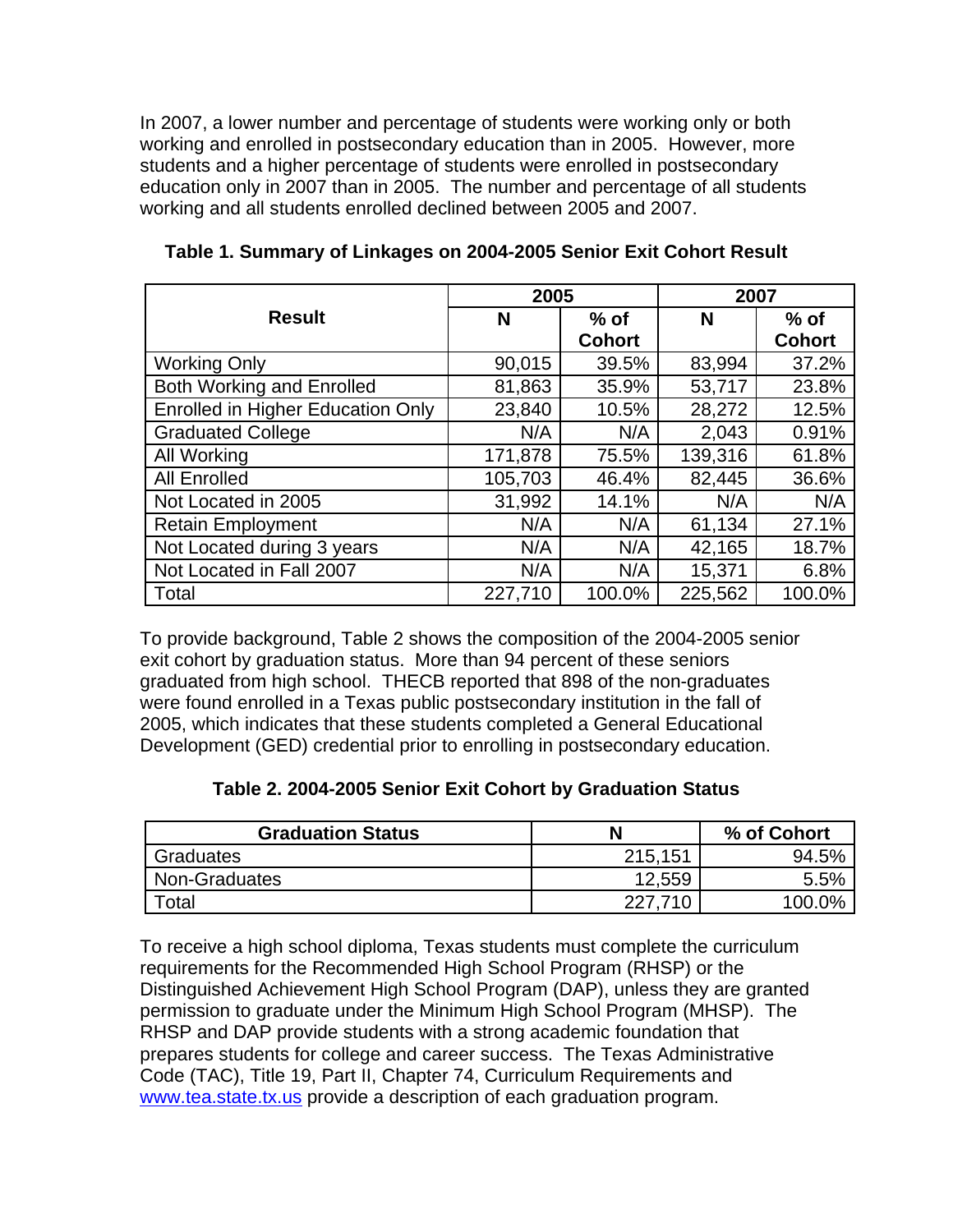Table 3 shows a breakdown of the 2004-2005 senior cohort by the type of graduation program completed. The largest group of students completed the RHSP (57.7 percent) followed by the MHSP (19.6 percent). Many students served in special education graduate under the MHSP; however, the group identified as Individualized Education Program (IEP) completers are students who graduate under the MHSP with curriculum content modification through their IEP. Students who did not graduate are included in the "Other" category. The number of students who graduated under either the Recommended or Distinguished Achievement program increased by more than four percent from the previous year.

| <b>Type of Program</b>            | N       | % of Cohort |
|-----------------------------------|---------|-------------|
| Distinguished Achievement Program | 20,190  | 8.9%        |
| Recommended HS Program            | 133,656 | 58.7%       |
| Minimum HS Program                | 44,617  | 19.6%       |
| <b>IEP Completers</b>             | 6,758   | 3.0%        |
| Other                             | 22,489  | 9.8%        |
| Total                             | 227,710 | 100.0%      |

### **Table 3. 2004-2005 Senior Exit Cohort by Graduation Program**

High school students have a choice in the type of courses to take during high school. Table 4 shows a breakdown of the senior cohort by course concentration. Primarily academic refers to students who have, for the most part, enrolled in foundation and enrichment courses with either no CTE elective courses or only one CTE elective course. CTE concentrators are those who either completed a coherent sequence of CTE courses during high school or participated in a tech prep program. Career and technical education program participation increased by almost two percent compared to the previous year's exit cohort. Texas Education Agency's PEIMS uses the following codes to determine the course concentration of each student:

- 0 = Academic/no CTE courses
- 1 = Primarily academic with one CTE elective
- 2 = CTE coherent sequence
- 3 = Tech prep program participants

### **Table 4. 2004-2005 Senior Exit Cohort by Course Concentration**

| <b>Course Concentration</b>                  | N       | % of Cohort |
|----------------------------------------------|---------|-------------|
| Academic & Primarily Academic (0, 1)         | 109,090 | 47.9%       |
| CTE Concentrators & College Tech-Prep (2, 3) | 118,620 | 52.1%       |
| Total                                        | 227.710 | 100.0%      |

Figures 1 and 2 show enrollment and employment status for the 2004-2005 senior exit cohort. Figure 1 details the cohort in 2005 while Figure 2 details the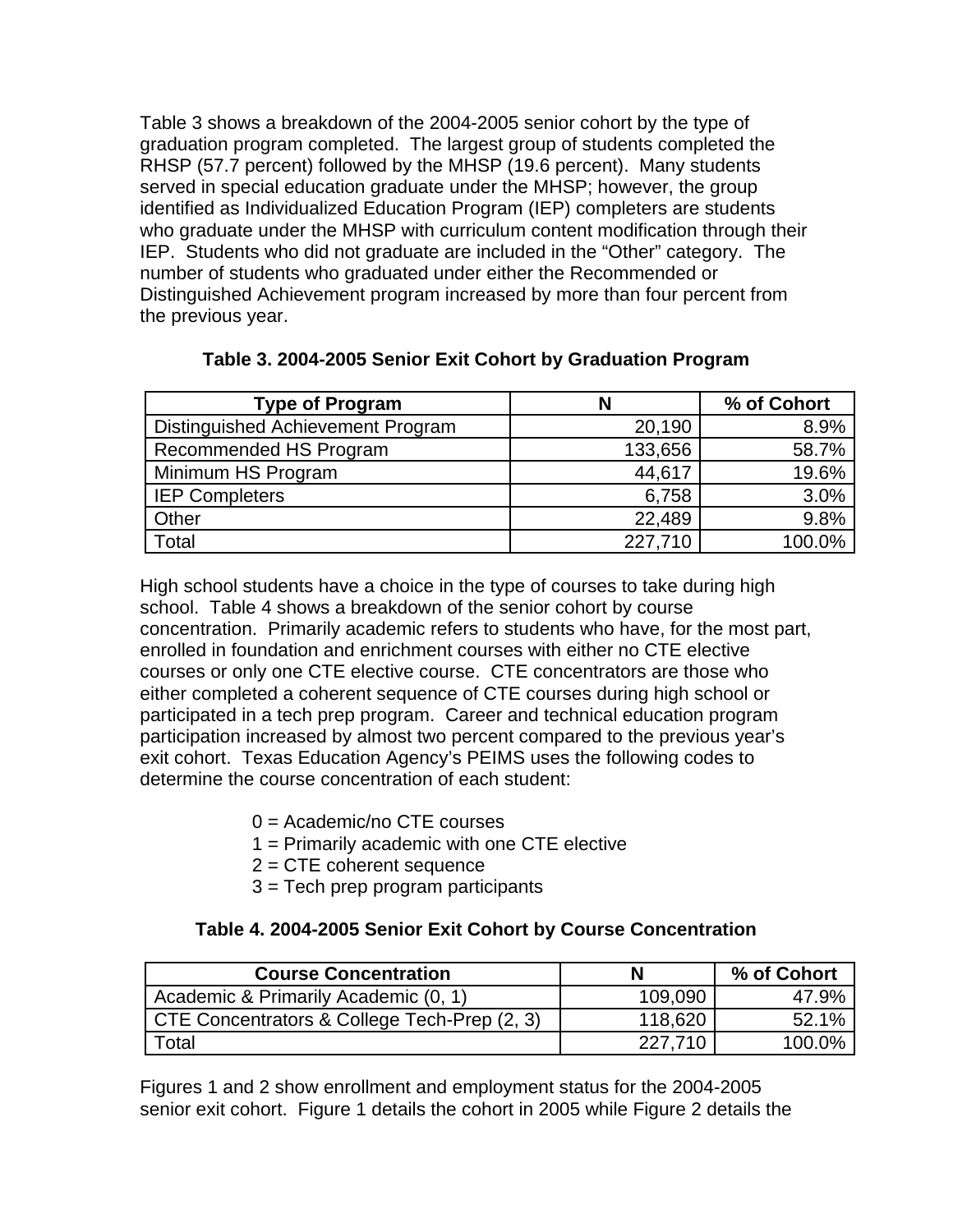cohort at follow-up in 2007. Figure 1 shows that almost half of all graduates were enrolled in a Texas public postsecondary institution after graduation from high school. The majority of graduates who were found enrolled in higher education were also working while going to school. More than 39 percent of the graduates were working exclusively. Fewer than 15 percent of graduates were not located through UI wage records and ME linkages. Some of these former students not found may have enrolled in a postsecondary institution or found work out of state or may also be working in occupations that may not be covered by the Texas Unemployment Compensation Act (TUCA).



### **Figure 1. Enrollment and Employment Status of 2004-2005 Public Education Graduates in 2005 (N=215,151)**

Figure 2 shows that almost 40 percent of 2004-2005 high school graduates found in 2007 were enrolled in a Texas public postsecondary institution three years after graduation from high school. Of the graduates who were found enrolled in higher education almost twice as many were also working while going to school as were enrolled in school only. More than 35 percent of the graduates were working exclusively. Just over 7 percent of graduates were not located after three years through UI wage records and ME linkages.



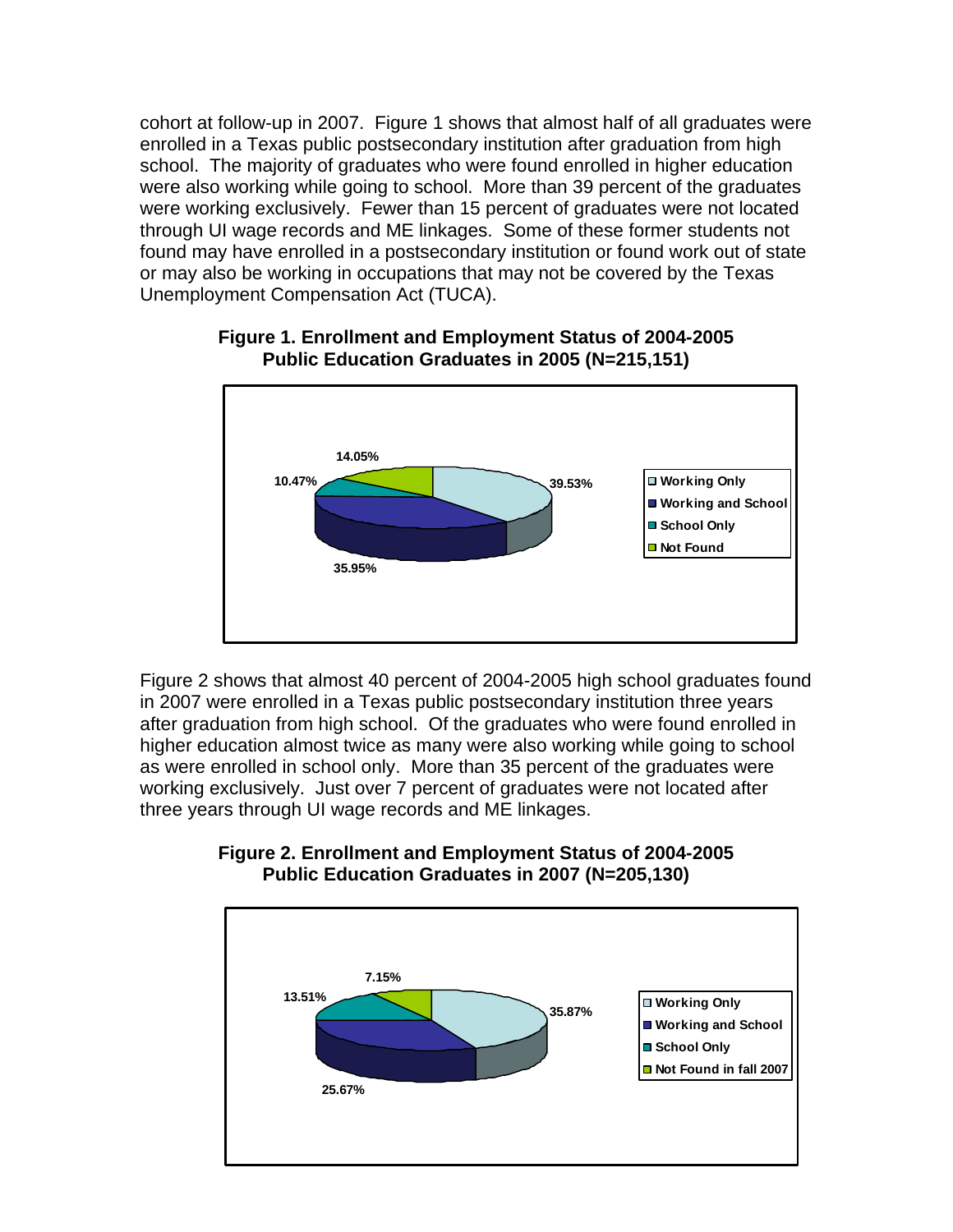More than 58 percent of non-graduates were found to be working exclusively post-exit in 2005 (Figure 3). More than 7 percent of non-graduates were found to be enrolled in a Texas postsecondary institution either exclusively or while working. More than 34 percent of non-graduates could not be located through the resource databases available for record linkages. It is possible that these former students may have found work and/or continued their education out of state. Some of them may also be working in occupations (migrant workers, family farms, etc.) that may not be covered by the Texas Unemployment Compensation Act (TUCA).



### **Figure 3. Enrollment and Employment Status of 2004-2005 Public Education Non-Graduates (N=12,559)**

Figure 4 shows that more than half of non-graduates from the 2004-2005 cohort were found to be working exclusively three years post-exit. More than 7 percent of non-graduates were found to be enrolled in a Texas postsecondary institution either exclusively or while working. Only 3.4 percent of non-graduates could not be located through the resource databases available for record linkages.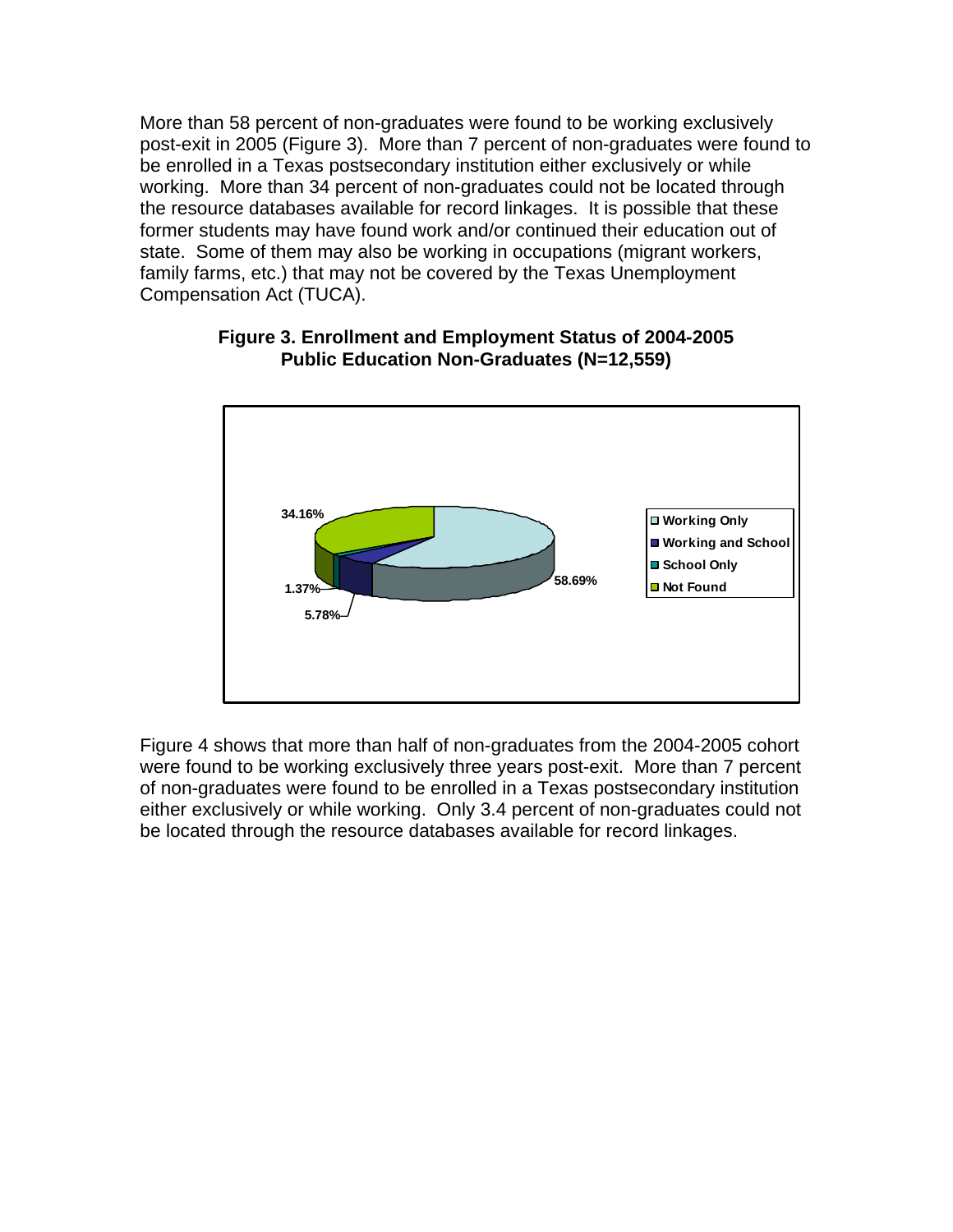### **Figure 4. 2007 Enrollment and Employment Status of 2004-2005 Public Education Non-Graduates (N=20,432)**



Table 5 shows that students in this senior exit cohort who completed the MHSP had the highest percentage working post-exit, at 79.1 percent, followed by those who completed the RHSP at 77.2 percent. Overall, slightly more than three quarters (75.5 percent) of the senior cohort was working in the fourth quarter of 2005 with median quarterly earnings of \$1,279. The lower median quarterly earnings of students who completed the DAP indicates that more of these students are enrolled in school exclusively and those who are employed are most likely working fewer hours than those from the other program groups.

| <b>Type of Graduation Program</b> | N       | All<br><b>Employed</b><br>4 <sup>th</sup> Quarter<br>2005 | % of All<br><b>Employed</b> | <b>Median</b><br>Quarterly<br><b>Earnings</b> |
|-----------------------------------|---------|-----------------------------------------------------------|-----------------------------|-----------------------------------------------|
| Distinguished Achievement Program | 20,190  | 13,661                                                    | 67.7%                       | \$995                                         |
| Recommended HS Program            | 133,656 | 103,147                                                   | 77.2%                       | \$1,277                                       |
| Minimum HS Program                | 44,617  | 35,297                                                    | 79.1%                       | \$1,491                                       |
| <b>IEP Completers</b>             | 6,758   | 4,422                                                     | 65.4%                       | \$1,324                                       |
| Other                             | 22,489  | 15,351                                                    | 68.3%                       | \$1,166                                       |
| Total                             | 227,710 | 171,878                                                   | 75.5%                       | \$1,279                                       |

|  | Table 5. All Employed at 4th Quarter 2005 by Type of Graduation Program |
|--|-------------------------------------------------------------------------|
|  |                                                                         |

Table 6 shows that in 2007, students in this senior exit cohort who completed the MHSP still had the highest percentage working at 65.5 percent, still followed by those who completed the RHSP at 63.4 percent. Overall, more than half (61.8 percent) of the senior cohort was working in the fourth quarter 2007 with median quarterly earnings of \$3,129. In the interim between the fall of 2005 and fall of 2007, the number and percentage of graduates employed dropped, but their median quarterly earnings increased.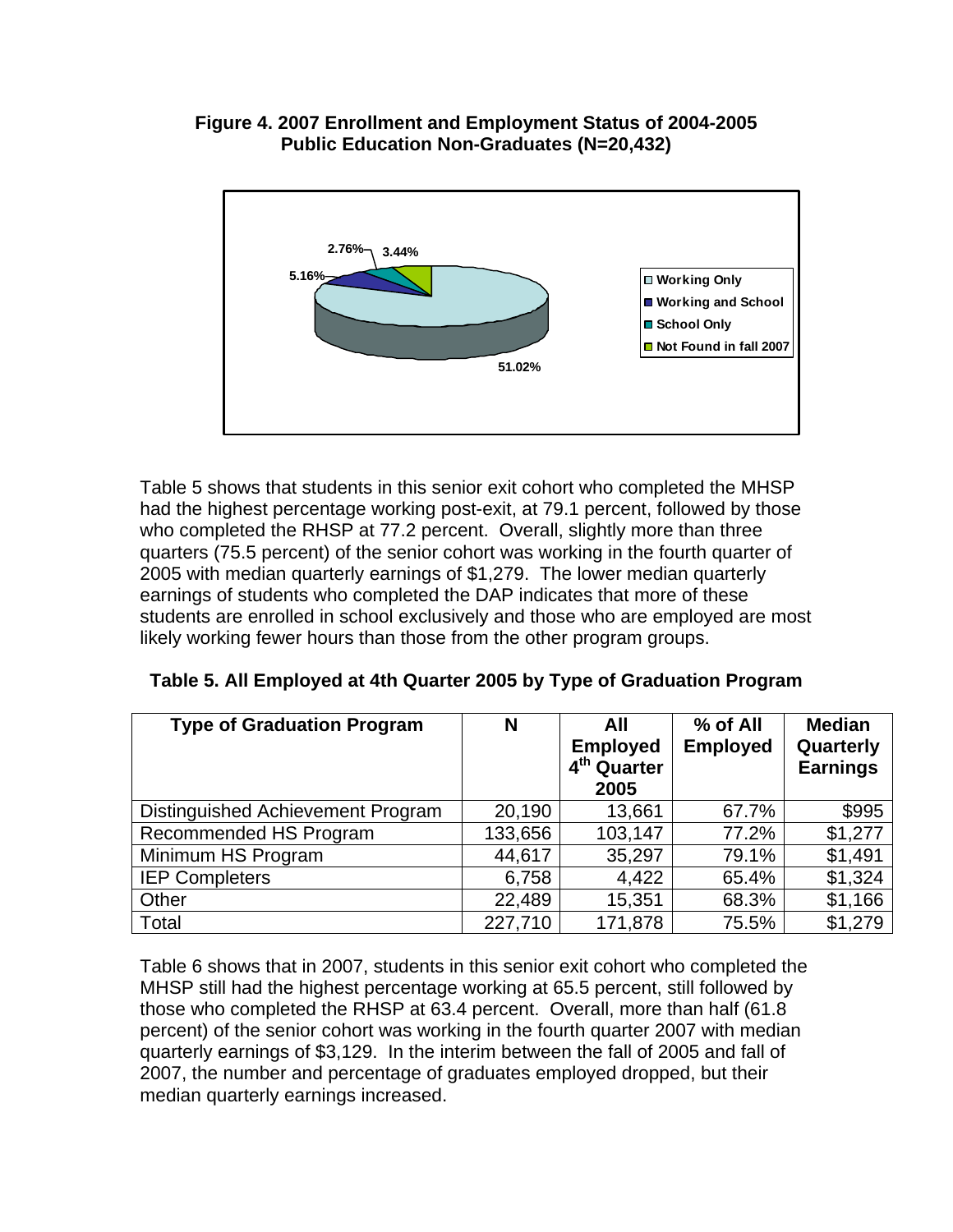| <b>Type of Graduation Program</b> | N       | All<br><b>Employed</b><br>4 <sup>th</sup> Quarter | % of All<br><b>Employed</b> | <b>Median</b><br>Quarterly<br><b>Earnings</b> |
|-----------------------------------|---------|---------------------------------------------------|-----------------------------|-----------------------------------------------|
|                                   |         | 2007                                              |                             |                                               |
| Distinguished Achievement Program | 20,185  | 10,263                                            | 50.8%                       | \$1,991                                       |
| Recommended HS Program            | 133,587 | 84,754                                            | 63.4%                       | \$3,088                                       |
| Minimum HS Program                | 44,570  | 29,207                                            | 65.5%                       | \$3,739                                       |
| <b>IEP Completers</b>             | 6,743   | 3,637                                             | 53.9%                       | \$3,253                                       |
| Other                             | 20,477  | 11,557                                            | 56.4%                       | \$3,023                                       |
| Total                             | 225,562 | 139,418                                           | 61.8%                       | \$3,129                                       |

## **Table 6. All Employed at 4th Quarter 2007 by Type of Graduation Program**

There was some variance in the employment status when the data were disaggregated by course concentration (Tables 7 and 8). Students participating in tech prep programs and CTE coherent sequences exhibited slightly higher employment and earnings than did students who did not take CTE courses. This trend held true over time, in the interim between the fall of 2005 and the fall of 2007; however, a smaller number and percentage of all groups was employed in 2007 than in 2005.

# **Table 7. All Employed at 4th Quarter 2005 by PEIMS Course Concentration**

| <b>PEIMS Course Concentration</b> | N       | All<br><b>Employed</b><br>4th Qtr.<br>2005 | % of All<br><b>Employed</b> | <b>Median</b><br>Quarterly<br>Earnings* |
|-----------------------------------|---------|--------------------------------------------|-----------------------------|-----------------------------------------|
| Academic/No CTE                   | 62,070  | 43,871                                     | 70.7%                       | \$1,131                                 |
| <b>Primarily Academic</b>         | 47,020  | 35,747                                     | 76.0%                       | \$1,251                                 |
| CTE Coherent Sequence             | 69,865  | 54,054                                     | 77.4%                       | \$1,344                                 |
| <b>Tech Prep Program</b>          | 48,755  | 38,206                                     | 78.4%                       | \$1,382                                 |
| Total                             | 227,710 | 171,878                                    | 75.5%                       | \$1,279                                 |

### **Table 8. All Employed at 4th Quarter 2007 by PEIMS Course Concentration**

| <b>PEIMS Course Concentration</b> | N       | All<br><b>Employed</b><br>4th Qtr.<br>2007 | % of All<br><b>Employed</b> | <b>Median</b><br>Quarterly<br>Earnings* |
|-----------------------------------|---------|--------------------------------------------|-----------------------------|-----------------------------------------|
| Academic/No CTE                   | 107,932 | 63,034                                     | 58.4%                       | \$2,930                                 |
| CTE Coherent Sequence             | 69,223  | 44,265                                     | 64.0%                       | \$3,258                                 |
| <b>Tech Prep Program</b>          | 48,407  | 32,017                                     | 66.1%                       | \$3,288                                 |
| Total                             | 225,562 | 139,316                                    | 61.8%                       | \$3,118                                 |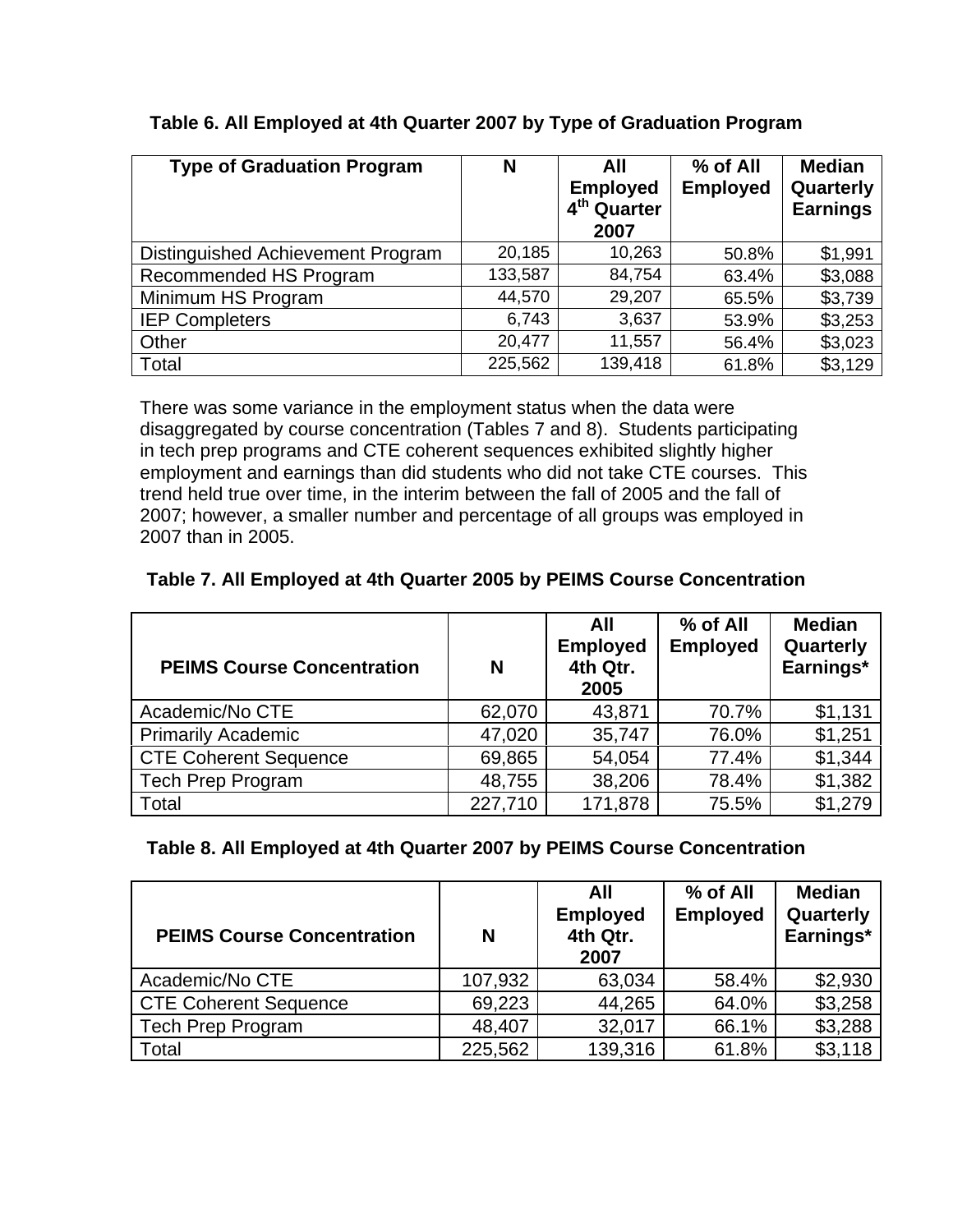Figure 5 illustrates that none of the former students earned enough during the fourth quarter of 2005 to surpass the FY 2006 federal poverty threshold for a family of one (\$2,450). However by the fourth quarter of 2007, all three groups of former students earned significantly more than the 2008 federal poverty threshold for a family of one (\$2,600). The quarterly federal poverty threshold was computed by dividing the poverty guideline for a family of one by four. The low earnings in 2004 are probably the result of many students working part time in entry level jobs. Both the 2004 data and the 2007 data show that CTE students earned slightly more than academic students, and tech prep students earned slightly more than CTE students.



**Figure 5. Median Quarterly Earnings by Course Concentration**

Table 9 shows that a higher percentage of students who completed the DAP (67.2 percent) enrolled in a postsecondary institution after exit than any other type of graduation program. Students completing the RHSP (57.3 percent) were enrolled at the second highest percentage. Fewer than 30 percent of students graduating under the MHSP enrolled in postsecondary education after high school. By the fall of 2007, this was still the trend. While the number and percentage of students from each group dropped between 2004 and 2007, over time, the gap between graduates from the various programs widened, with significantly fewer enrolled students from the IEP (6.8 percent) and MHSP (17.7 percent) than from the RHSP (44.9 percent) and DAP (61.8 percent). Overall, a smaller number and percentage of students were enrolled in 2007 than in 2005.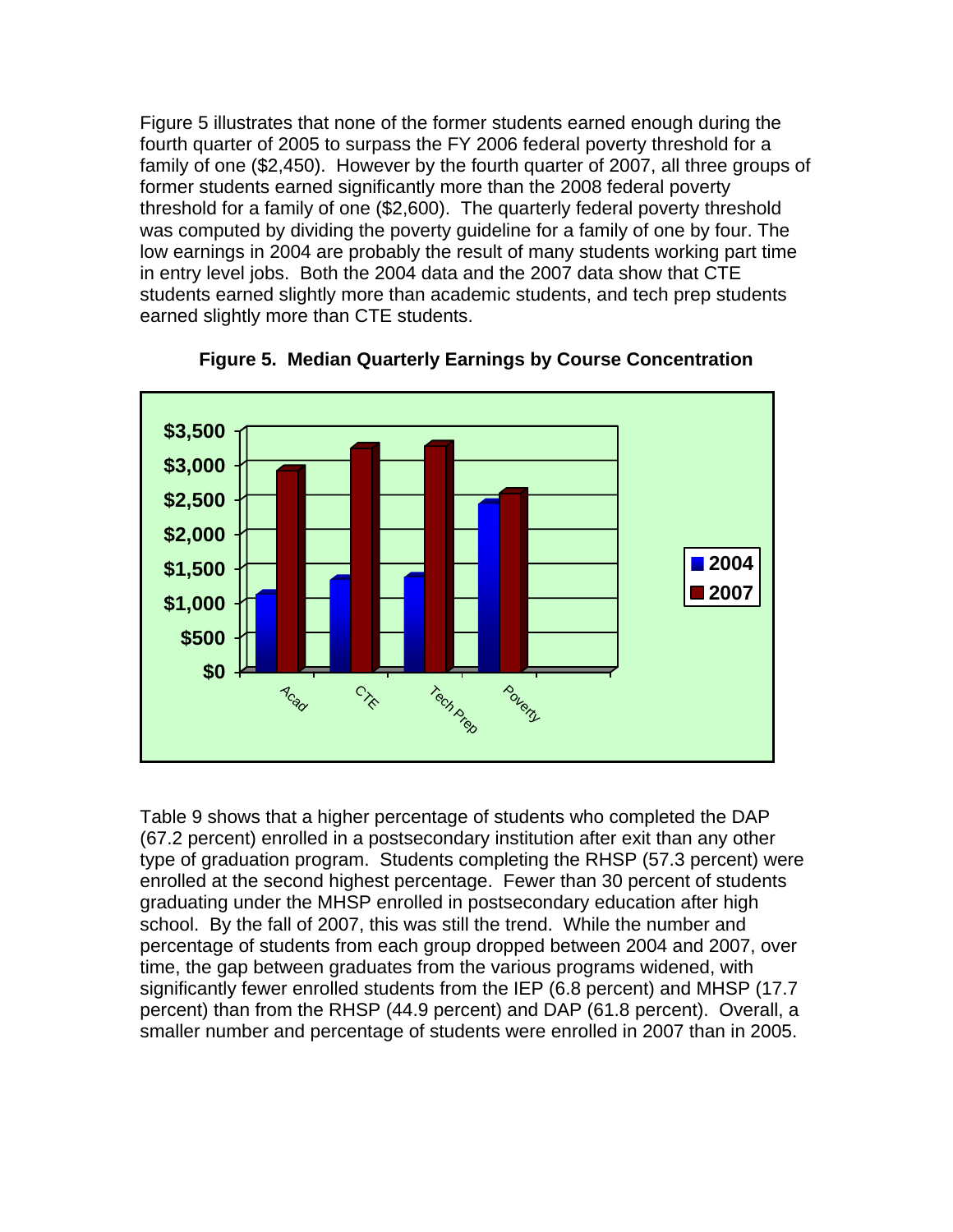| <b>Type of</b>                          |         | 2004            |                 |         | 2007            |                 |
|-----------------------------------------|---------|-----------------|-----------------|---------|-----------------|-----------------|
| <b>Graduation</b>                       | N       | All             | $\frac{9}{6}$   | N       | All             | $\frac{0}{0}$   |
| Program                                 |         | <b>Enrolled</b> | <b>Enrolled</b> |         | <b>Enrolled</b> | <b>Enrolled</b> |
| Distinguished<br>Achievement<br>Program | 20,190  | 13,560          | 67.2%           | 20,185  | 12,479          | 61.8%           |
| Recommended<br>HS Program               | 133,656 | 76,629          | 57.3%           | 133,587 | 59,971          | 44.9%           |
| Minimum HS<br>Program                   | 44,617  | 13,076          | 29.3%           | 44,570  | 7,897           | 17.7%           |
| <b>IEP Completers</b>                   | 6,758   | 938             | 13.9%           | 6,743   | 458             | 6.8%            |
| Other                                   | 22,489  | 1,500           | 6.7%            | 20,477  | 1,640           | 8.0%            |
| Total                                   | 227,710 | 105,703         | 46.4%           | 225,562 | 82,445          | 36.6%           |

## **Table 9. All Enrolled in Postsecondary Education by Type of Graduation Program**

There was a very small percentage difference in postsecondary enrollment when the data were disaggregated by course concentration (Table 10). The percentage of tech prep participants enrolled (49.2 percent) and the percentage of CTE students enrolled (46.4 percent) was slightly higher than other students in fall 2005. However, in fall 2007, though tech prep students still enrolled at a higher percentage (37.5 percent) than other students, CTE students enrolled at a lower rate (35.6 percent) than either tech prep or academic students (36.8 percent). The total enrollment dropped by more than ten percentage points between fall 2005 and fall 2007. The 2007 data combine the Academic/No CTE and Primarily Academic groups.

### **Table 10. All Enrolled in Postsecondary Education by PEIMS Course Concentration**

| <b>PEIMS Course</b>       |         | 2005            |                 | 2007    |                 |                 |
|---------------------------|---------|-----------------|-----------------|---------|-----------------|-----------------|
| <b>Concentration</b>      | N       | All             | $\%$            | N       | All             | %               |
|                           |         | <b>Enrolled</b> | <b>Enrolled</b> |         | <b>Enrolled</b> | <b>Enrolled</b> |
| Academic/No<br><b>CTE</b> | 62,070  | 27,585          | 44.4%           | 107,932 | 39,674          | 36.8%           |
| Primarily                 | 47,020  | 21,717          | 46.2%           | N/A     | N/A             | N/A             |
| Academic                  |         |                 |                 |         |                 |                 |
| <b>CTE</b> coherent       | 69,865  | 32,399          | 46.4%           | 69,223  | 24,639          | 35.6%           |
| sequence                  |         |                 |                 |         |                 |                 |
| <b>Tech Prep</b>          | 48,755  | 24,002          | 49.2%           | 48,407  | 18,132          | 37.5%           |
| participant               |         |                 |                 |         |                 |                 |
| Total                     | 227,710 | 105,703         | 46.4%           | 225,562 | 82,445          | 36.6%           |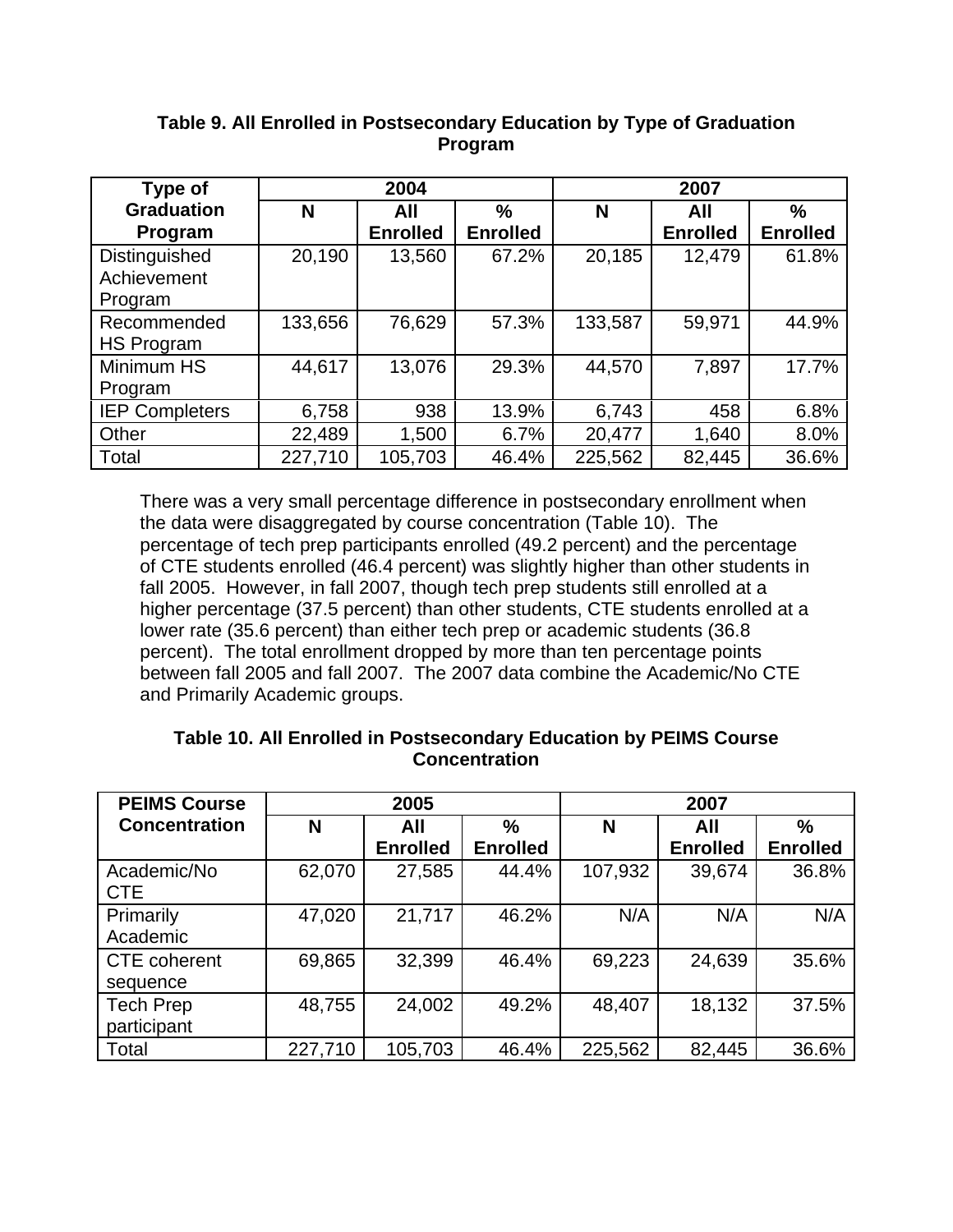Table 11 shows significant differences in postsecondary enrollment by ethnicity. In 2005, Asian students enrolled in higher education at a higher percentage (65.6 percent) than other ethnic groups followed by White students (51.0 percent). Native American (39.8 percent), Hispanic (40.7 percent), and Black students (40.0 percent) had the lowest percentage of enrollment in 2005 after exit from high school. In fall 2007, Asian students still enrolled at a significantly higher percentage (61.1 percent) than other ethnic groups, still followed by White students (41.1 percent). Native American (31.5 percent), Hispanic (31.4 percent), and Black students (27.7 percent) had the lowest percentage of enrollment in fall 2007. All ethnic groups enrolled at a lower percentage rate in 2007 than in 2005, but some groups exhibited a more significant decrease than others. Asian students showed the smallest decrease, while Hispanic and Black students exhibited the largest decreases. Overall, enrollment across ethnic groups dropped by more than ten percentage points between 2005 and 2007.

| <b>Ethnicity</b>       | 2005    |                 |                 | 2007    |                 |                 |
|------------------------|---------|-----------------|-----------------|---------|-----------------|-----------------|
|                        | N       | All             | $\%$            | N       | All             | $\frac{0}{0}$   |
|                        |         | <b>Enrolled</b> | <b>Enrolled</b> |         | <b>Enrolled</b> | <b>Enrolled</b> |
| White                  | 111,117 | 56,689          | 51.0%           | 110,085 | 45,292          | 41.1%           |
| Hispanic               | 76,444  | 31,125          | 40.7%           | 75,723  | 23,743          | 31.4%           |
| <b>Black</b>           | 32,267  | 12,906          | 40.0%           | 31,948  | 8,849           | 27.7%           |
| Asian                  | 7,163   | 4,697           | 65.6%           | 7,099   | 4,338           | 61.1%           |
| <b>Native American</b> | 719     | 286             | 39.8%           | 707     | 223             | 31.5%           |
| Total                  | 227,710 | 105,703         | 46.4%           | 225,562 | 82,445          | 36.6%           |

**Table 11. All Enrolled in Postsecondary Education by Ethnicity**

Table 12 shows the number and percentage of 2004-2005 senior cohort students who graduated from college by fall 2007, and their median quarterly earnings, disaggregated by various groups. High school graduates graduated from college at a higher rate than high school non-graduates, and earned a significantly higher median quarterly income. A higher number of students who graduated from high school under the RHSP graduated from college after three years than students from most of the other high school graduation programs, and earned a significantly higher median quarterly income than most of the other groups. However, students who graduated from high school under the MHSP had graduated from college three years later at a higher percentage than students from other high school graduation programs and earned the second highest median quarterly income. Tech prep students graduated at a higher percentage rate than CTE students, who graduated at a higher percentage rate than academic students. Technical and tech prep students earned a slightly higher median quarterly income than academic students. Hispanic students graduated at a significantly higher percentage rate than other ethnic groups, and earned the highest median quarterly income of the ethnic groups. Females graduated at a higher percentage than males, but earned more than \$1,000 less median quarterly income. Economically disadvantaged students graduated at almost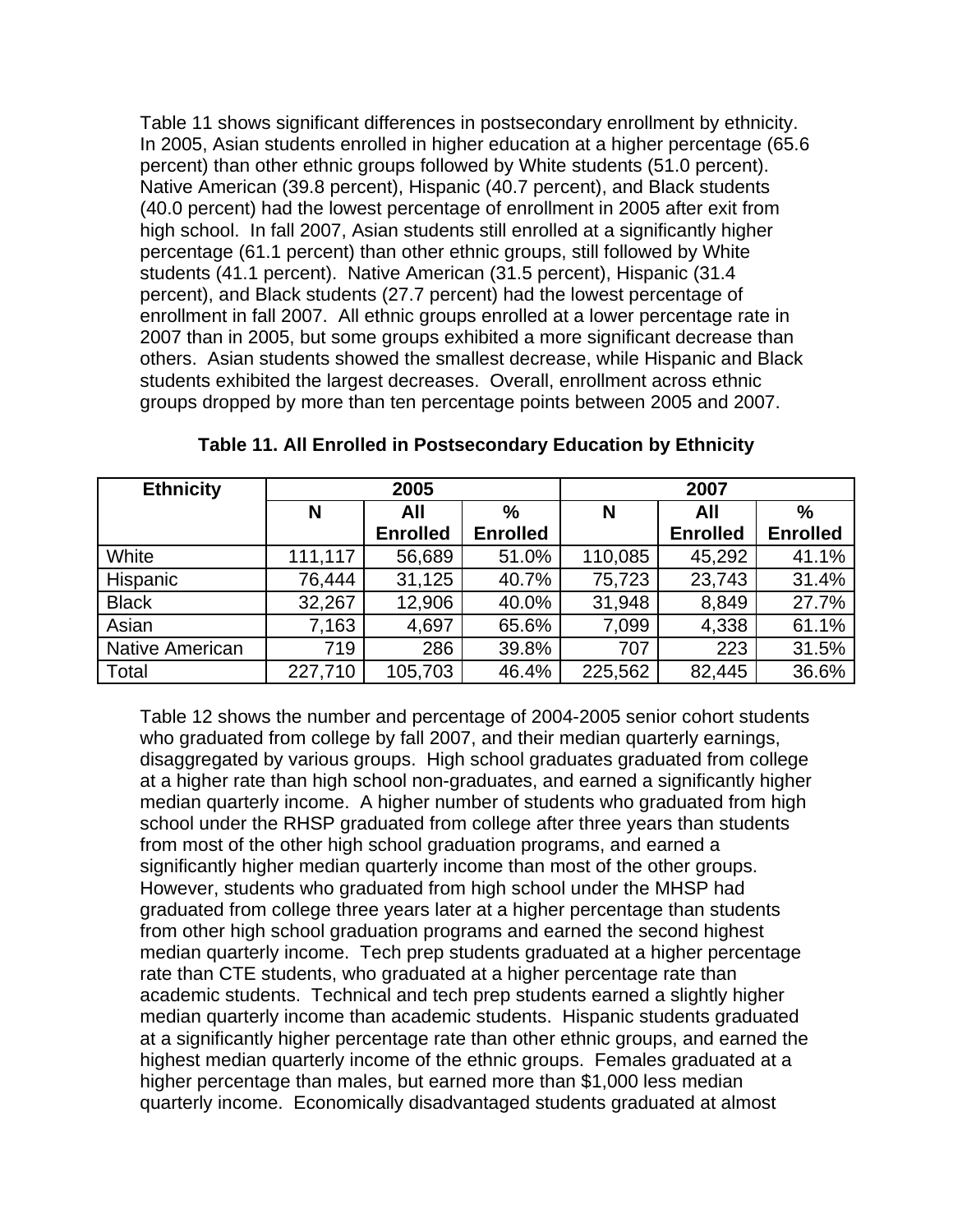twice the percentage of single parents, but single parents had significantly higher quarterly median earnings than economically disadvantaged students.

| Group                                       | N       | <b>Graduated</b><br>from College | % Graduated<br>from College | <b>Median</b><br>Quarterly<br><b>Earnings</b> |  |  |  |  |
|---------------------------------------------|---------|----------------------------------|-----------------------------|-----------------------------------------------|--|--|--|--|
| <b>Graduate/Non-Graduate</b>                |         |                                  |                             |                                               |  |  |  |  |
| 2004-2005 HS Graduate                       | 205,130 | 1,978                            | 0.96%                       | \$3,849                                       |  |  |  |  |
| 2004-2005 HS Non-Graduate                   | 20,432  | 65                               | 0.32%                       | \$2,525                                       |  |  |  |  |
|                                             |         | <b>Graduation Program</b>        |                             |                                               |  |  |  |  |
| <b>Distinguished Achievement</b><br>Program | 20,185  | 165                              | 0.82%                       | \$2,023                                       |  |  |  |  |
| Recommended HS Program                      | 133,587 | 1,287                            | 0.96%                       | \$4,027                                       |  |  |  |  |
| Minimum HS Program                          | 44,570  | 483                              | 1.08%                       | \$3,937                                       |  |  |  |  |
| <b>IEP Completers</b>                       | 6,743   | 43                               | 0.64%                       | \$3,663                                       |  |  |  |  |
| Other                                       | 20,477  | 65                               | 0.32%                       | \$2,525                                       |  |  |  |  |
|                                             |         | <b>Course Concentration</b>      |                             |                                               |  |  |  |  |
| Academic                                    | 107,932 | 757                              | 0.70%                       | \$3,736                                       |  |  |  |  |
| <b>Technical</b>                            | 69,223  | 720                              | 1.04%                       | \$3,904                                       |  |  |  |  |
| <b>Tech Prep</b>                            | 48,407  | 566                              | 1.17%                       | \$3,901                                       |  |  |  |  |
|                                             |         | <b>Ethnicity</b>                 |                             |                                               |  |  |  |  |
| White                                       | 110,085 | 843                              | 0.77%                       | \$3,795                                       |  |  |  |  |
| Hispanic                                    | 75,723  | 941                              | 1.24%                       | \$3,974                                       |  |  |  |  |
| <b>Black</b>                                | 31,948  | 218                              | 0.68%                       | \$3,576                                       |  |  |  |  |
| Asian                                       | 7,099   | 35                               | 0.49%                       | \$2,643                                       |  |  |  |  |
| <b>Native American</b>                      | 707     | 6                                | 0.85%                       | \$2,419                                       |  |  |  |  |
| Gender                                      |         |                                  |                             |                                               |  |  |  |  |
| Male                                        | 112,767 | 909                              | 0.81%                       | \$4,466                                       |  |  |  |  |
| Female                                      | 112,795 | 1,134                            | 1.01%                       | \$3,362                                       |  |  |  |  |
|                                             |         | <b>Special Populations</b>       |                             |                                               |  |  |  |  |
| <b>Economically Disadvantaged</b>           | 6,557   | 70                               | 26.72                       | \$4,018                                       |  |  |  |  |
| <b>Single Parent</b>                        | 504     | 8                                | 13.69                       | \$5,486                                       |  |  |  |  |

## **Table 12. Students Who Graduated from College by Fall 2007**

Table 13 shows the top ten industries for employment in the fall of 2005 and the fall of 2007, derived from the North American Industry Classification System (NAICS), which is the standard federal statistical agencies use to classify business establishments for the purpose of collecting, analyzing, and publishing statistical data related to the U.S. business economy. In the fourth quarter of 2005, the top 10 industries for employment for the 2004-2005 senior exit cohort were led by limited-service eating places followed by full-service restaurants. Entry-level occupations dominated the remainder of the top 10 industries for employment. In the fourth quarter of 2007, physician offices and other medical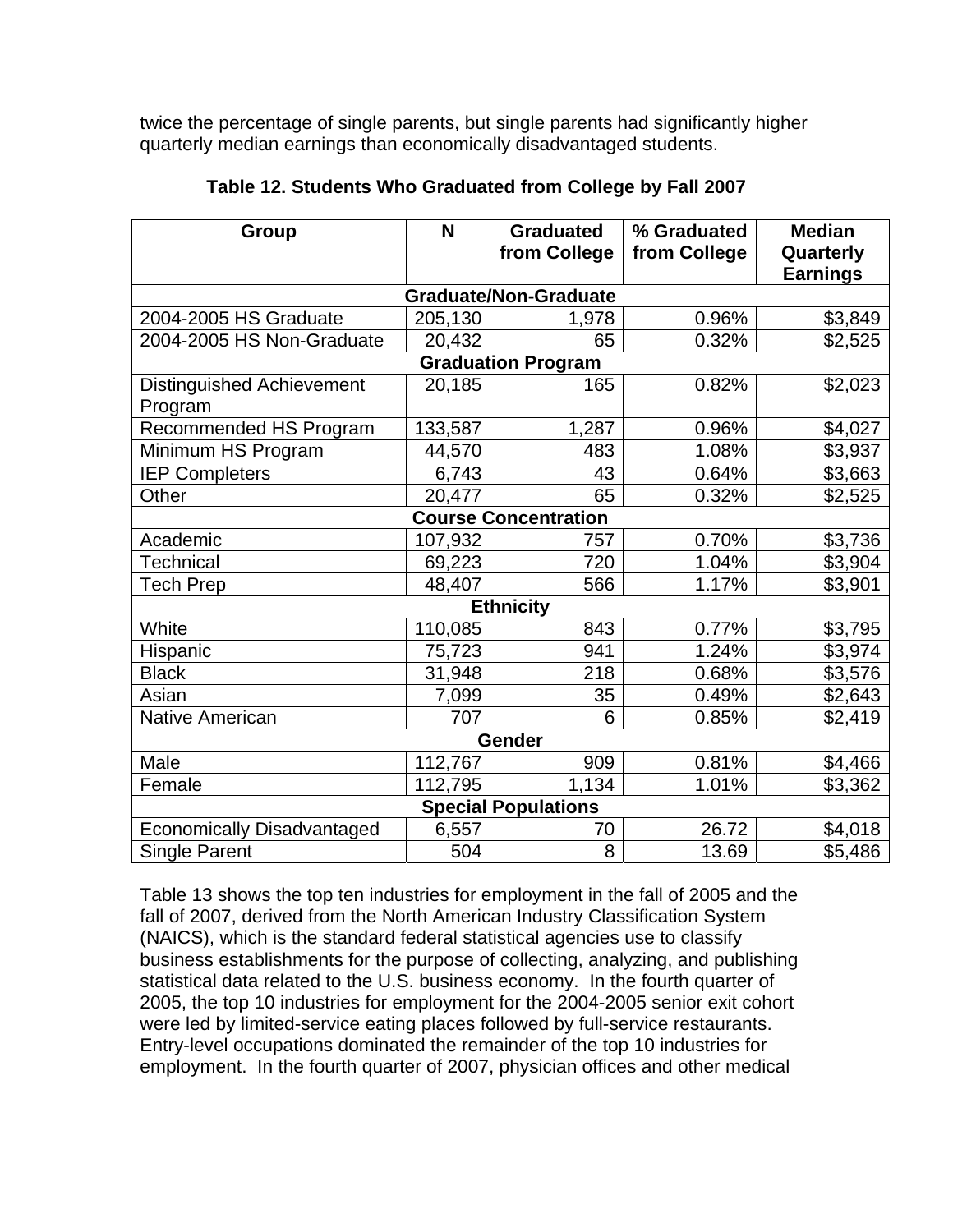sites dominated the list, followed by restaurants and general retail and clothing stores.

|                         | 2005            |                 | 2007                     |                 |                 |
|-------------------------|-----------------|-----------------|--------------------------|-----------------|-----------------|
| Industry of             | <b>Employed</b> | % of All        | Industry of              | <b>Employed</b> | % of All        |
| <b>Employment</b>       |                 | <b>Employed</b> | <b>Employment</b>        |                 | <b>Employed</b> |
| <b>Limited-Service</b>  | 28,501          | 16.6%           | <b>Physician Offices</b> | 144             | 9.0%            |
| <b>Eating Places</b>    |                 |                 |                          |                 |                 |
| <b>Full-Service</b>     | 18,379          | 10.7%           | Employment               | 95              | 6.0%            |
| <b>Restaurants</b>      |                 |                 | <b>Services</b>          |                 |                 |
| <b>Grocery Stores</b>   | 11,674          | 6.8%            | <b>Full-Service</b>      | 80              | 5.0%            |
|                         |                 |                 | <b>Restaurants</b>       |                 |                 |
| <b>Clothing Stores</b>  | 8,439           | 4.9%            | <b>Limited Service</b>   | 52              | 3.2%            |
|                         |                 |                 | <b>Eating Places</b>     |                 |                 |
| Employment              | 7,241           | 4.2%            | Health and               | 48              | 3.0%            |
| <b>Services</b>         |                 |                 | <b>Personal Care</b>     |                 |                 |
|                         |                 |                 | <b>Stores</b>            |                 |                 |
| <b>Other General</b>    | 6,744           | 3.9%            | <b>General Medical</b>   | 46              | 2.9%            |
| Merchandise             |                 |                 | and Surgical             |                 |                 |
| <b>Stores</b>           |                 |                 | Hospitals                |                 |                 |
| Department              | 5,875           | 3.4%            | <b>Other General</b>     | 45              | 2.8%            |
| <b>Stores</b>           |                 |                 | Merchandise              |                 |                 |
|                         |                 |                 | <b>Stores</b>            |                 |                 |
| Other                   | 3,750           | 2.2%            | <b>Clothing Stores</b>   | 39              | 2.4%            |
| Amusement and           |                 |                 |                          |                 |                 |
| Recreation              |                 |                 |                          |                 |                 |
| <b>Industries</b>       |                 |                 |                          |                 |                 |
| Elementary and          | 2,990           | 1.7%            | <b>Building</b>          | 35              | 2.2%            |
| Secondary               |                 |                 | Equipment                |                 |                 |
| <b>Schools</b>          |                 |                 | Contractors              |                 |                 |
| <b>Business Support</b> | 2,521           | 1.5%            | Elementary and           | 35              | 2.2%            |
| <b>Services</b>         |                 |                 | Secondary                |                 |                 |
|                         |                 |                 | <b>Schools</b>           |                 |                 |

| Table 13. Top 10 Industries for Employment for All Employed by 4-Digit |
|------------------------------------------------------------------------|
| <b>NAICS</b>                                                           |

Table 14 shows the most common fields of study using the 6-digit Classification for Instructional Programs (CIP) for the 2004-2005 senior exit cohort for primarily academic students; however, similar results are found for students in CTE and tech prep programs in both the fall of 2005 and fall of 2007. The most common fields of study in the fall of 2005 were Undeclared, Liberal Arts and Sciences/Liberal Studies and General Studies. These majors may indicate that many students have not chosen a career focus prior to entering postsecondary education. Additionally, many postsecondary institutions do not allow students to declare a major until they have satisfied certain program prerequisites and been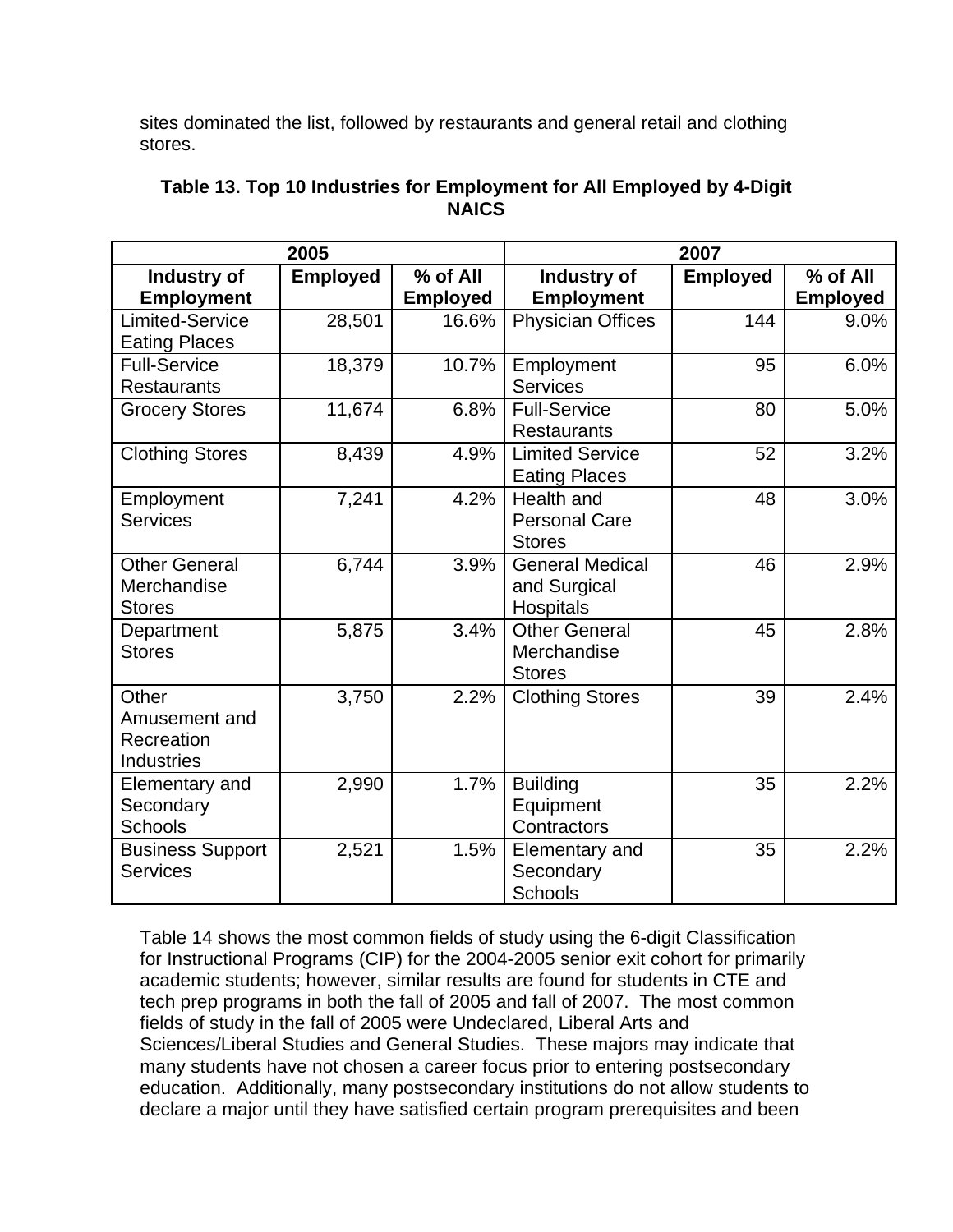accepted into a program. The most common fields in 2007 were still Undeclared, Liberal Arts and Sciences/Liberal Studies and General Studies. Of the students who declared a major, the most common fields in 2005 were, for the most part, also the most common fields in 2007.

|                                                                                              | 2005            |                             | 2007                                                                                         |                 |                             |
|----------------------------------------------------------------------------------------------|-----------------|-----------------------------|----------------------------------------------------------------------------------------------|-----------------|-----------------------------|
| <b>Field of Study</b><br>for Academic<br>and Primarily<br><b>Academic</b><br><b>Students</b> | <b>Enrolled</b> | % of All<br><b>Enrolled</b> | <b>Field of Study</b><br>for Academic<br>and Primarily<br><b>Academic</b><br><b>Students</b> | <b>Enrolled</b> | % of All<br><b>Enrolled</b> |
| Undeclared                                                                                   | 8,588           | 17.4%                       | <b>General Studies</b>                                                                       | 4,159           | 10.5%                       |
| Liberal Arts and<br>Sciences/Liberal<br><b>Studies</b>                                       | 6,199           | 12.6%                       | Undeclared                                                                                   | 3,255           | 8.2%                        |
| <b>General Studies</b>                                                                       | 5,302           | 10.8%                       | Liberal Arts and<br>Sciences/Liberal<br><b>Studies</b>                                       | 2,394           | 6.0%                        |
| <b>Business/Comme</b><br>rce, General                                                        | 1,654           | 3.4%                        | Multi-<br>/Interdisciplinary<br>Studies, Other                                               | 1,676           | 4.2%                        |
| Biology/Biological<br>Sciences,<br>General                                                   | 1,648           | 3.3%                        | Biology/Biological<br>Sciences,<br>General                                                   | 1,455           | 3.7%                        |
| <b>Business</b><br>Administration<br>and Management                                          | 1,629           | 3.3%                        | <b>Business</b><br>Administration<br>and Management,<br>General                              | 1,415           | 3.6%                        |
| Nursing-<br><b>Registered Nurse</b><br>Training                                              | 1,574           | 3.2%                        | <b>Business/Comme</b><br>rce, General                                                        | 1,383           | 3.5%                        |
| Psychology,<br>General                                                                       | 1,193           | 2.4%                        | Nursing -<br><b>Registered Nurse</b><br>Training (RN,<br>ASN, BSN, MSN)                      | 1,275           | 3.2%                        |
| Multi-<br>/Interdisciplinary<br>Studies, Other                                               | 1,081           | 2.2%                        | Psychology,<br>General                                                                       | 1,264           | 3.2%                        |
| Music, General                                                                               | 756             | 1.5%                        | Health and<br>Physical<br>Education,<br>General                                              | 893             | 2.3%                        |

**Table 14. Top 10 Fields of Study for All Enrolled by 6-Digit CIP**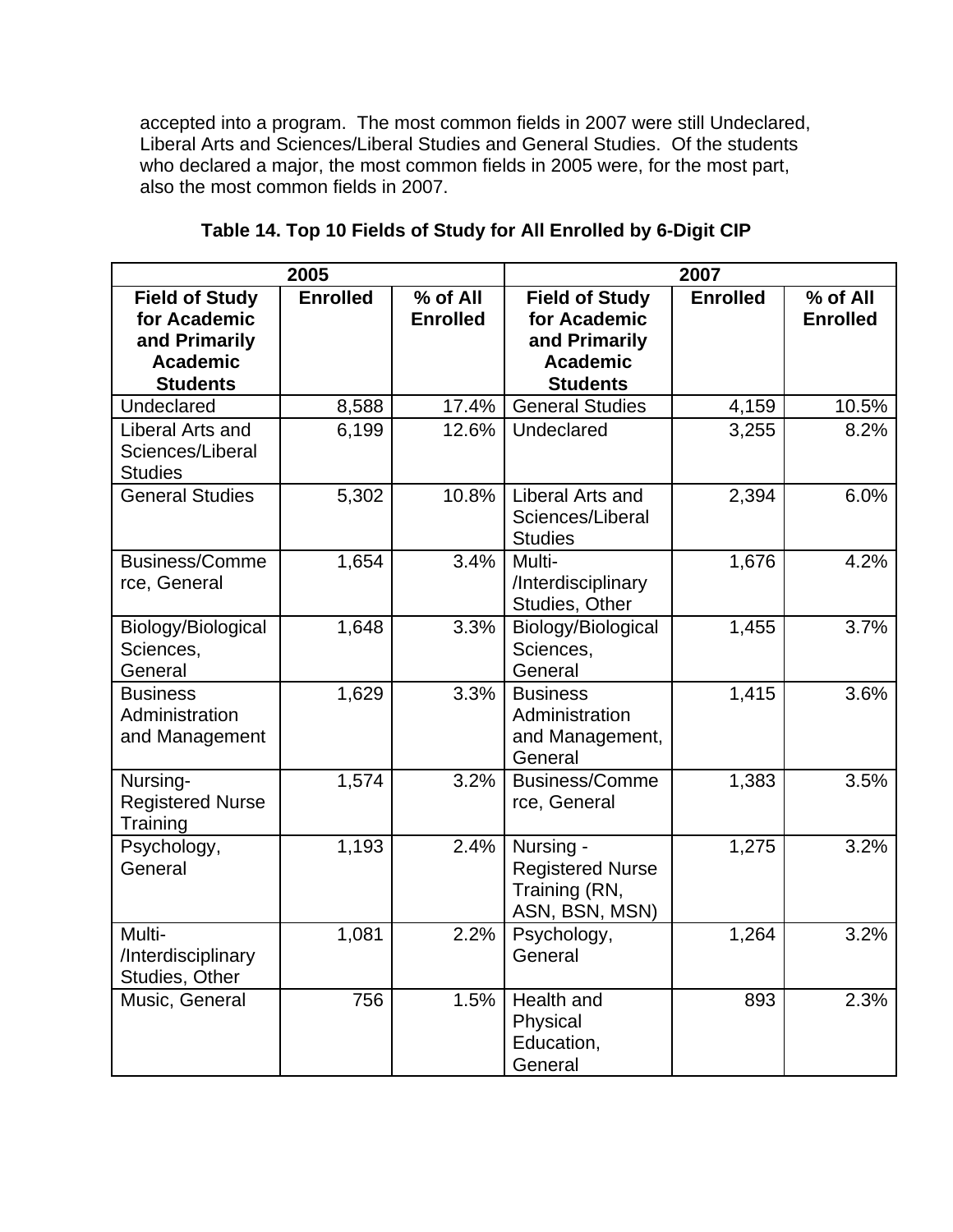The University of Texas at Austin and Texas A&M University were the most popular destinations in the fall of 2005 for the 2004-2005 senior exit cohort, regardless of course concentration (Table 15). Four community colleges were represented in the top ten institutions for both groups of exiters; however, the CTE coherent sequence and tech prep students enrolled in community colleges at a higher rate than primarily academic students. This is to be expected since many community colleges actively participate in tech prep programs. Because of the escalating costs at public and private universities, many students begin their postsecondary education at a community college to complete some academic and technical courses prior to transferring to a four-year institution. Males enrolled in community colleges at a higher percentage than females, while females enrolled in public universities at a higher percentage than males. In 2007, the University of Texas at Austin and Texas A&M University were still the most popular destinations regardless of course concentration. Three community colleges were still listed in the top ten higher education institutions in 2007. Females enrolled in both community colleges and public universities at a higher number and percentage than males; slightly more males enrolled at community colleges than public universities, whereas slightly more females enrolled at public universities than community colleges.

|                                                                                     | 2005                                                                                     | 2007                                                                                |                                                                                          |  |
|-------------------------------------------------------------------------------------|------------------------------------------------------------------------------------------|-------------------------------------------------------------------------------------|------------------------------------------------------------------------------------------|--|
| <b>Academic and</b><br><b>Primarily</b><br><b>Academic</b><br>(PEIMS Code =<br>0,1) | <b>CTE Coherent</b><br><b>Sequence and Tech-</b><br><b>Prep</b><br>$(PEIMS Code = 2, 3)$ | <b>Academic and</b><br><b>Primarily</b><br><b>Academic</b><br>(PEIMS Code =<br>0,1) | <b>CTE Coherent</b><br><b>Sequence and Tech-</b><br><b>Prep</b><br>$(PEIMS Code = 2, 3)$ |  |
| University of<br>Texas at Austin                                                    | <b>Texas A&amp;M University</b>                                                          | University of<br><b>Texas at Austin</b>                                             | <b>Texas A&amp;M University</b>                                                          |  |
| Texas A&M<br><b>University</b>                                                      | University of Texas at<br>San Antonio                                                    | Texas A&M<br><b>University</b>                                                      | University of Texas at<br>Austin                                                         |  |
| University of<br><b>North Texas</b>                                                 | University of Texas at<br>Austin                                                         | University of<br><b>North Texas</b>                                                 | <b>Texas Tech University</b>                                                             |  |
| <b>Texas Tech</b><br><b>University</b>                                              | <b>Blinn College</b>                                                                     | <b>Texas State</b><br>University - San<br><b>Marcos</b>                             | Texas State University -<br>San Marcos                                                   |  |
| University of<br><b>Texas At San</b><br>Antonio                                     | University of Texas -<br>Pan American                                                    | <b>Texas Tech</b><br><b>University</b>                                              | University of North<br>Texas                                                             |  |
| University of<br>Houston                                                            | <b>Texas Tech University</b>                                                             | University of<br>Houston                                                            | University of Texas at<br>San Antonio                                                    |  |
| <b>Texas State</b><br>University – San<br><b>Marcos</b>                             | <b>Collin County</b><br><b>Community College</b><br><b>District</b>                      | Houston<br>Community<br>College                                                     | University of Texas -<br>Pan American                                                    |  |

**Table 15. Top 10 Texas Higher Education Institutions in for All Enrolled by PEIMS Course Concentration Indicator**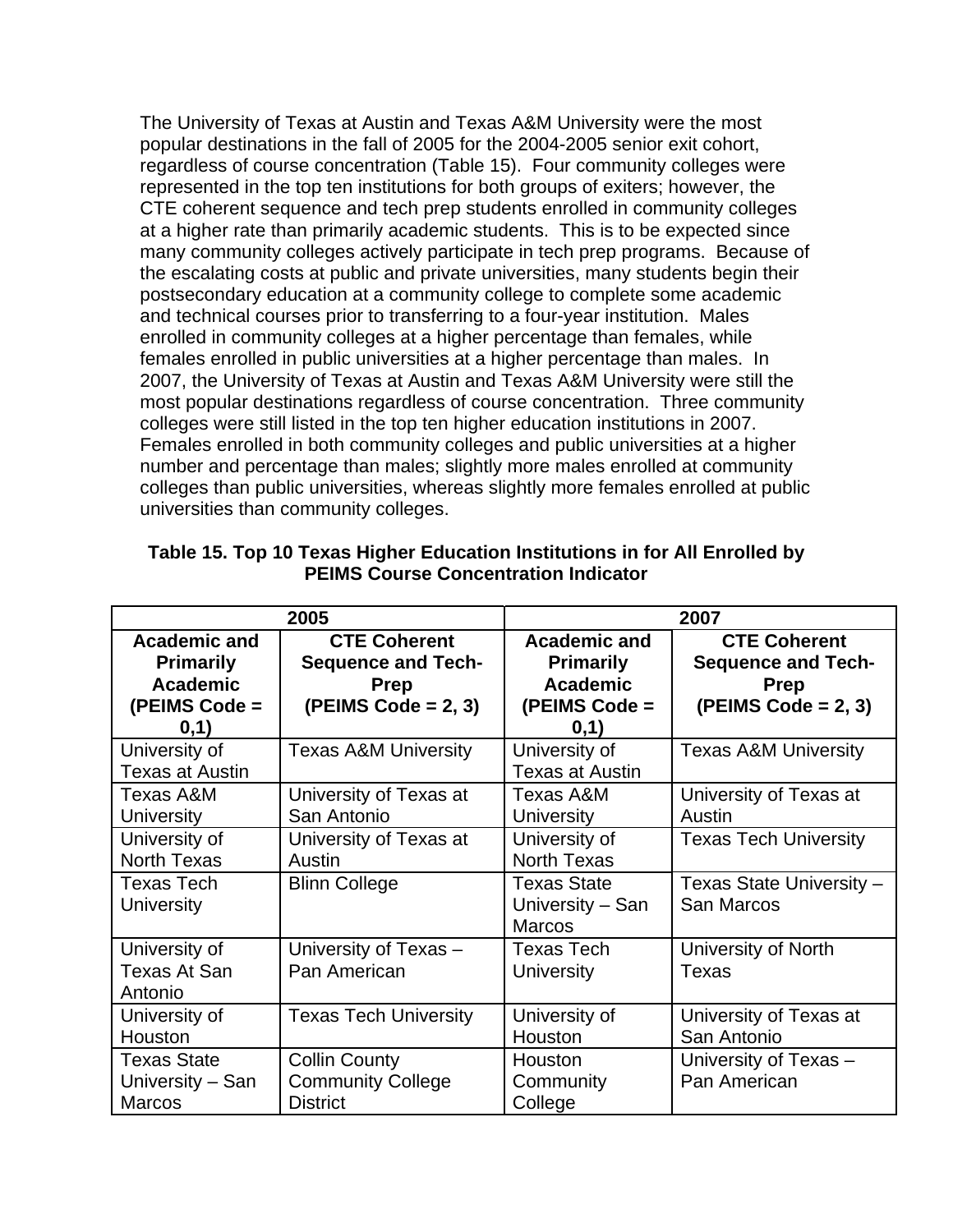|                                                                                     | 2005                                                                                     | 2007                                                                                |                                                                                           |  |
|-------------------------------------------------------------------------------------|------------------------------------------------------------------------------------------|-------------------------------------------------------------------------------------|-------------------------------------------------------------------------------------------|--|
| <b>Academic and</b><br><b>Primarily</b><br><b>Academic</b><br>(PEIMS Code =<br>0,1) | <b>CTE Coherent</b><br><b>Sequence and Tech-</b><br><b>Prep</b><br>$(PEIMS Code = 2, 3)$ | <b>Academic and</b><br><b>Primarily</b><br><b>Academic</b><br>(PEIMS Code =<br>0,1) | <b>CTE Coherent</b><br><b>Sequence and Tech-</b><br><b>Prep</b><br>(PEIMS Code = $2, 3$ ) |  |
| Austin<br>Community<br>College                                                      | San Antonio College                                                                      | Austin<br>Community<br>College                                                      | University of Houston                                                                     |  |
| <b>Blinn College</b>                                                                | El Paso Community<br><b>College District</b>                                             | University of<br>Texas At San<br>Antonio                                            | El Paso Community<br><b>College District</b>                                              |  |
| Houston<br>Community<br>College                                                     | <b>Austin Community</b><br>College                                                       | Sam Houston<br><b>State University</b>                                              | <b>Austin Community</b><br>College                                                        |  |

Tables 16 and 17 show students in the exit cohort who were classified as economically disadvantaged or single parent. Those students who were employed in fourth quarter of 2005 did not earn enough to surpass the 2006 federal definition of poverty threshold in a quarter for a family of one (\$2,450). Overall, almost three fourths of the special populations groups were working and more than a third were enrolled in higher education after exit, except single parents at 21 percent. In the fourth quarter of 2007, students in these classifications earned slightly more than the 2008 federal poverty threshold for a family of one (\$2,600). The percentage of students in these classifications dropped for both employment and enrollment in postsecondary education. Almost two thirds of the economically disadvantaged students were working, while fewer than one third were enrolled in postsecondary education. More than two thirds of single parents were working while fewer than 15 percent were enrolled in postsecondary education.

| <b>Special</b>        | N      | All            | % of All       | <b>Median</b>                | All             | % of All        |
|-----------------------|--------|----------------|----------------|------------------------------|-----------------|-----------------|
| <b>Populations</b>    |        | <b>Working</b> | <b>Working</b> | Quarterly<br><b>Earnings</b> | <b>Enrolled</b> | <b>Enrolled</b> |
| Economic<br>Disadv.   | 70,433 | 51,962         | 73.8%          | \$1,393                      | 25,386          | 36.0%           |
| <b>Single Parent</b>  | 960    | 727            | 75.7%          | \$1,241                      | 201             | 20.9%           |
| Unduplicated<br>Total | 70,789 | 52,243         | 73.8%          | \$1,391                      | 25,485          | 36.0%           |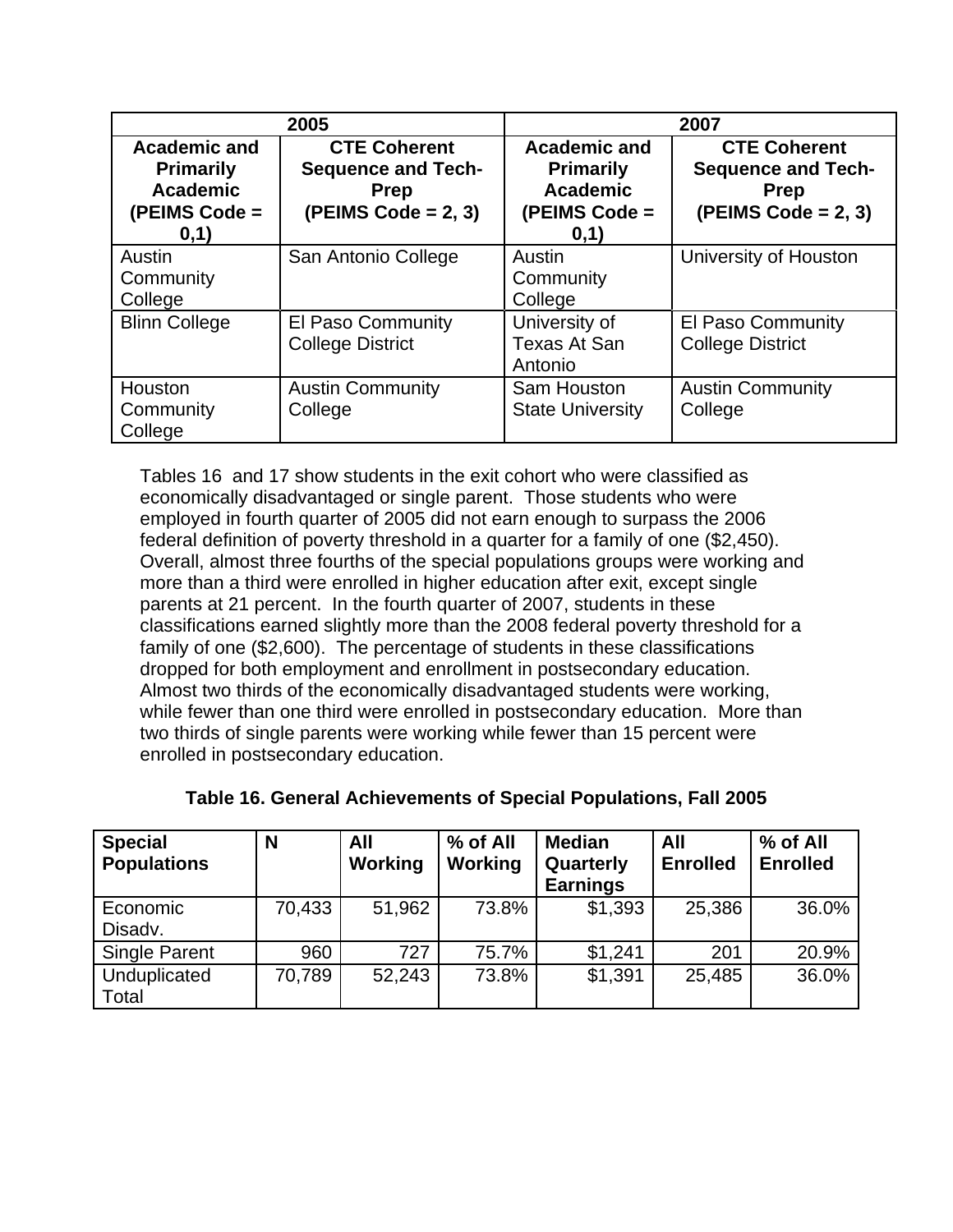| <b>Special</b><br><b>Populations</b> | N       | All<br><b>Working</b> | % of All<br><b>Working</b> | <b>Median</b><br>Quarterly<br><b>Earnings</b> | All<br><b>Enrolled</b> | % of All<br><b>Enrolled</b> |
|--------------------------------------|---------|-----------------------|----------------------------|-----------------------------------------------|------------------------|-----------------------------|
| Economic<br>Disadv.                  | 6,557   | 4,128                 | 63.0%                      | \$3,122                                       | 1,752                  | 26.7%                       |
| <b>Single Parent</b>                 | 504     | 354                   | 70.2%                      | \$3,145                                       | 69                     | 13.7%                       |
| Unduplicated<br>Total                | 225,562 | 139,316               | 61.8%                      | \$3,118                                       | 82,445                 | 36.6%                       |

**Table 17. General Achievements of Special Populations, Fall 2007**

Tables 18 and 19 show the enrollment in types of postsecondary institutions by ethnicity. In 2005, White, Hispanic, Black, and Native American students were enrolled in community colleges at a higher rate than at a university. Only Asian students were enrolled at a four-year university at a higher rate than at a twoyear community college. More Hispanic students enrolled in a community college (63.7 percent) than any other ethnic group. In 2007, White, Black, and Asian students enrolled more in public universities than in community colleges; Hispanic and Native American students enrolled more in community colleges than in public universities.

## **Table 18. Type of Institution by Ethnicity, Fall 2005**

| <b>Ethnicity</b> | <b>Total</b>    | <b>Community</b> | $%$ of          | <b>University</b> | $%$ of          |
|------------------|-----------------|------------------|-----------------|-------------------|-----------------|
|                  | <b>Enrolled</b> | College          | <b>Enrolled</b> |                   | <b>Enrolled</b> |
| White            | 56,689          | 29,776           | 52.5%           | 26,912            | 47.5%           |
| Hispanic         | 31,125          | 19,839           | 63.7%           | 11,285            | 36.3%           |
| <b>Black</b>     | 12,906          | 6,536            | 50.6%           | 6,370             | 49.4%           |
| Asia             | 4,697           | 1,761            | 37.5%           | 2,936             | 62.5%           |
| Native American  | 286             | 170              | 59.4%           | 116               | 40.6%           |

**Table 19. Type of Institution by Ethnicity, Fall 2007**

| <b>Ethnicity</b> | <b>Total</b>    | <b>Community</b> | $%$ of          | <b>University</b> | $%$ of          |
|------------------|-----------------|------------------|-----------------|-------------------|-----------------|
|                  | <b>Enrolled</b> | College          | <b>Enrolled</b> |                   | <b>Enrolled</b> |
| White            | 64,880          | 13,613           | 21.0%           | 15,234            | 23.5%           |
| Hispanic         | 50,408          | 10,754           | 21.3%           | 5,899             | 11.7%           |
| <b>Black</b>     | 20,324          | 3,008            | 14.8%           | 3,070             | 15.1%           |
| Asian            | 3,298           | 835              | 25.3%           | 1,441             | 43.7%           |
| Native American  | 406             | 85               | 20.9%           | 56                | 13.8%           |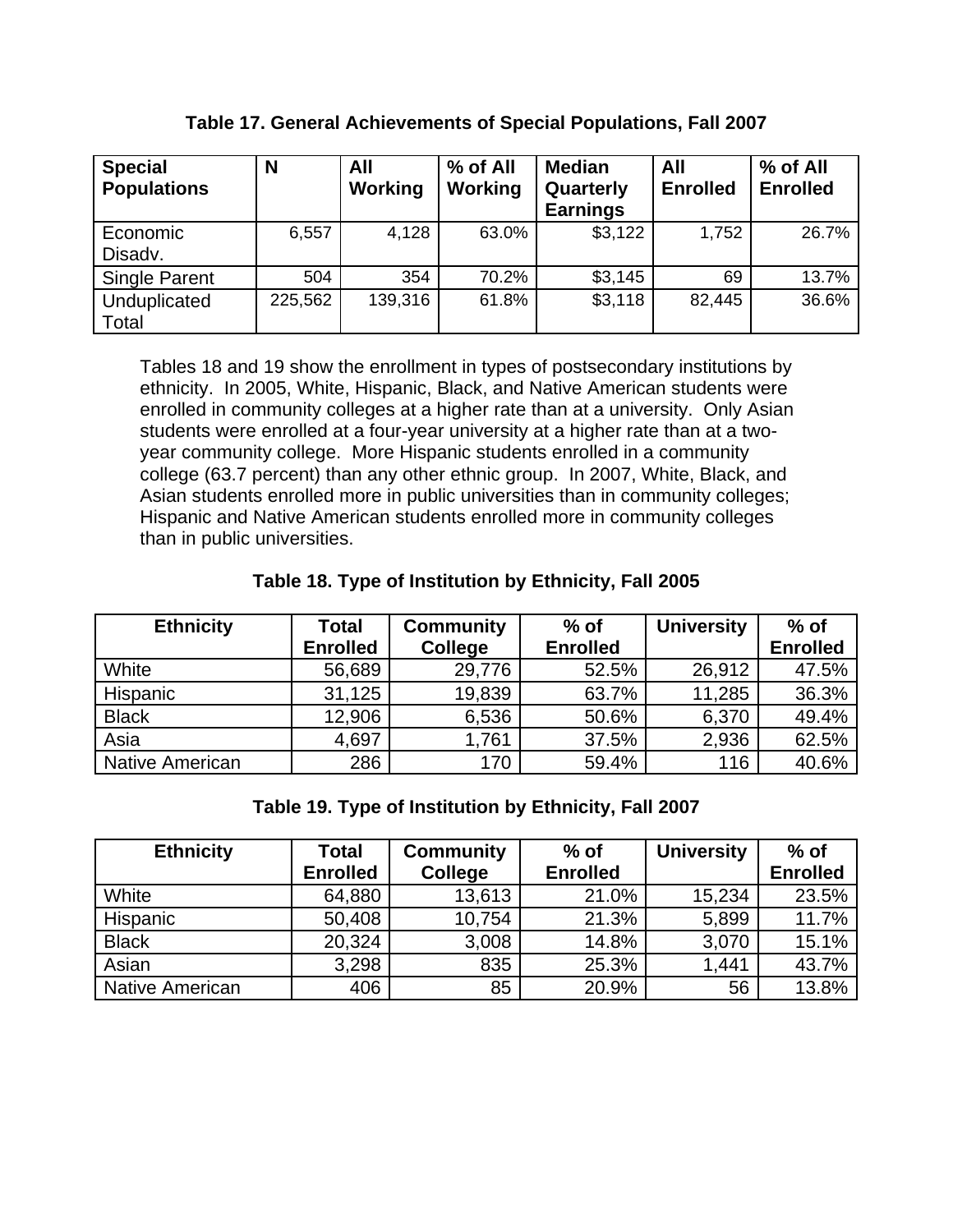### **Conclusion**

Postsecondary enrollment and earnings are increasingly tied to college and career preparation. Public education participants dedicated to participating in postsecondary education will have more opportunities for increased earnings and career success. Jobs that are being transformed by technological advancements will continue to increase while the shift to an information-driven economy will provide new opportunities for those prepared with marketable academic and technical skills.

Students must be responsible for managing their education and using career resources effectively to plan their career aspirations. The increasing cost of postsecondary education makes a rigorous academic foundation enhanced with relevant career preparation essential components of secondary education.

The *AchieveTexas College and Career Initiative* strives to encourage a collegegoing culture and effectively prepare students for a lifetime of success. It provides students with opportunities to achieve excellence by preparing them for secondary and postsecondary opportunities, career preparation and advancement, meaningful work, and active citizenship. *AchieveTexas* is based on the belief that curricula of the 21st century should combine rigorous academics with relevant career education. Model programs of study have been developed for each of the sixteen federally defined career clusters. Each model is based on the Recommended High School Program of rigorous 4x4 academic courses enhanced with relevant career preparation. A student's personal graduation plan is developed based on the student's personal education and career goals. More information on *AchieveTexas* is available at [www.achievetexas.org](http://www.achievetexas.org/).

The TWC's Labor Market and Career Information (LMCI) department continues to provide valid and reliable career information to Texas students, parents, teachers, and counselors. The LMCI's career information toll-free hot line provides a wide variety of resources for counselors, teachers, parents, and students in Texas. The web site, containing information on wages, occupational projections and descriptions, job hunting strategies, resume writing, and interviewing skills helps students and parents make informed career decisions. Texas CARES (Career Alternatives Resource Evaluation System) is an interactive software program providing important career and employment information and resources.

Career and technical education career orientation (CO) courses provide students with the opportunity to develop a college and career educational plan related to personal career goals, the world of work, and lifelong learning. The LMCI *Curriculum Guide* is aligned with the requirements of the Texas Essential Knowledge and Skills (TEKS) for Career Investigation and Career Connections courses. The *Curriculum Guide* provides lesson plans complete with objectives,